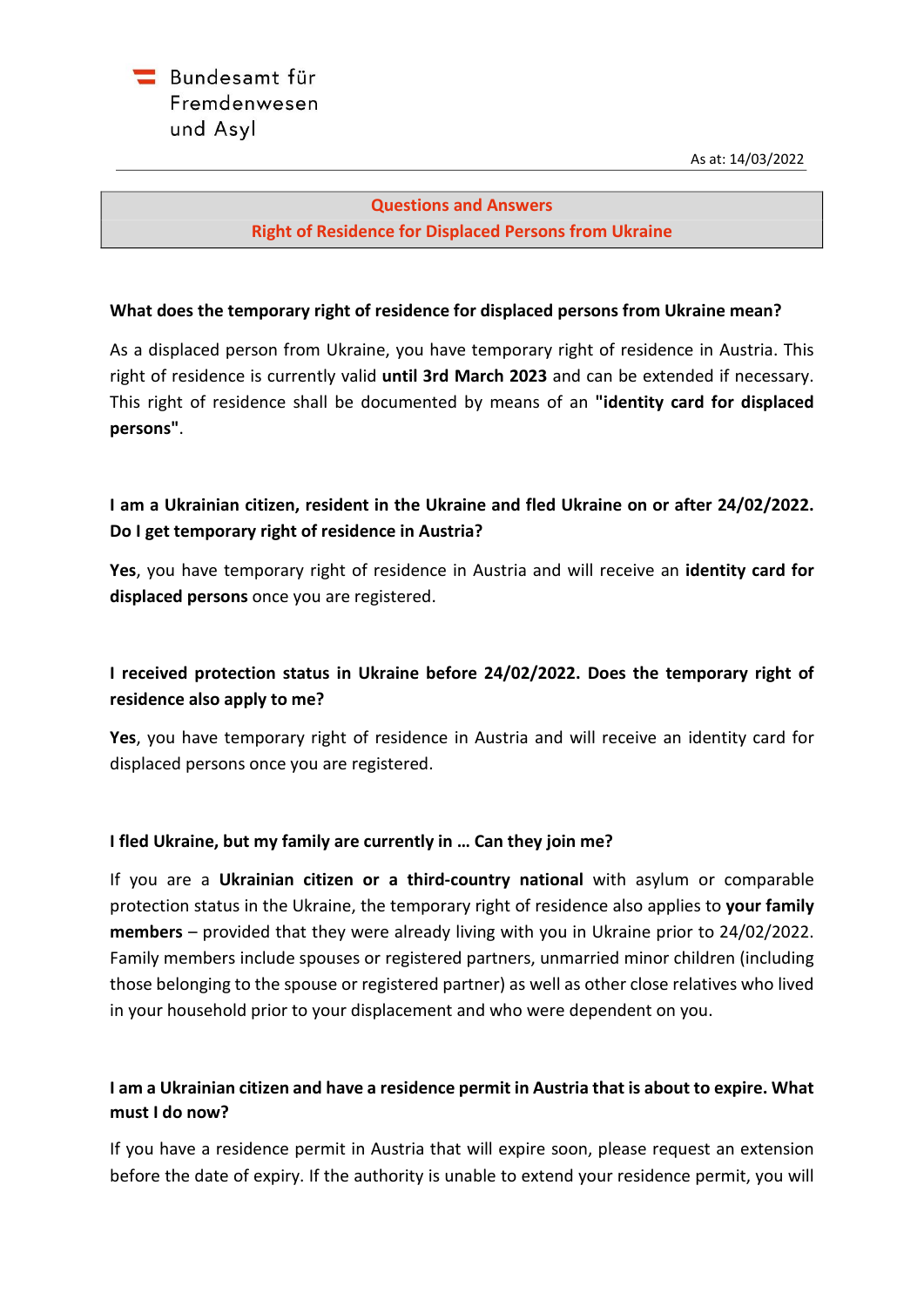receive **temporary right of residence for displaced persons**. In this case, the authority will inform you of the necessary steps to be taken.

# **I lived in Ukraine as a third-country national with a residence permit. Does the temporary right of residence also apply to me?**

**No**. Third-country nationals who do not have asylum or any comparable protection status in Ukraine do not fall under this regulation. However, you may enter Austria for humanitarian reasons or travel through Austria to reach your country of origin. You are legally resident in Austria until you are able to travel on to your country of origin. If you require support for your journey home, you may contact the return counselling service at the BBU.

## **How do I get temporary right of residence? Do I need to submit an application?**

If you belong to one of the groups that by law receive temporary right of residence in Austria, the BFA (Federal Office for Immigration and Asylum) will issue you an **identity card for displaced persons**. To do this, you must **register** at the police registration offices.

**Please note:** It is **not necessary,** to make an **application for asylum**. If you have already made an application for asylum, this will **not be processed** for the duration of your right of residence as a displaced person. If you have already made an application for asylum and would like to receive an identity card for displaced persons, please **contact the BFA**.

## **How can I register as a displaced person?**

An **initial registration** is carried out by the **police**. This may be at specific police stations or in special reception or registration centres.

At your registration, staff will take **your details** and the **details from your passport or other documents**. Persons above the age of 14 have their fingerprints taken. There is a **form** that you must fill in and submit at registration.

**Please take the following with you to registration** (if available):

- **−** Passport
- **−** Birth certificate, marriage certificate, other personal documents
- **−** Any other identity documents, such as identity card, driving licence, residence permit, etc.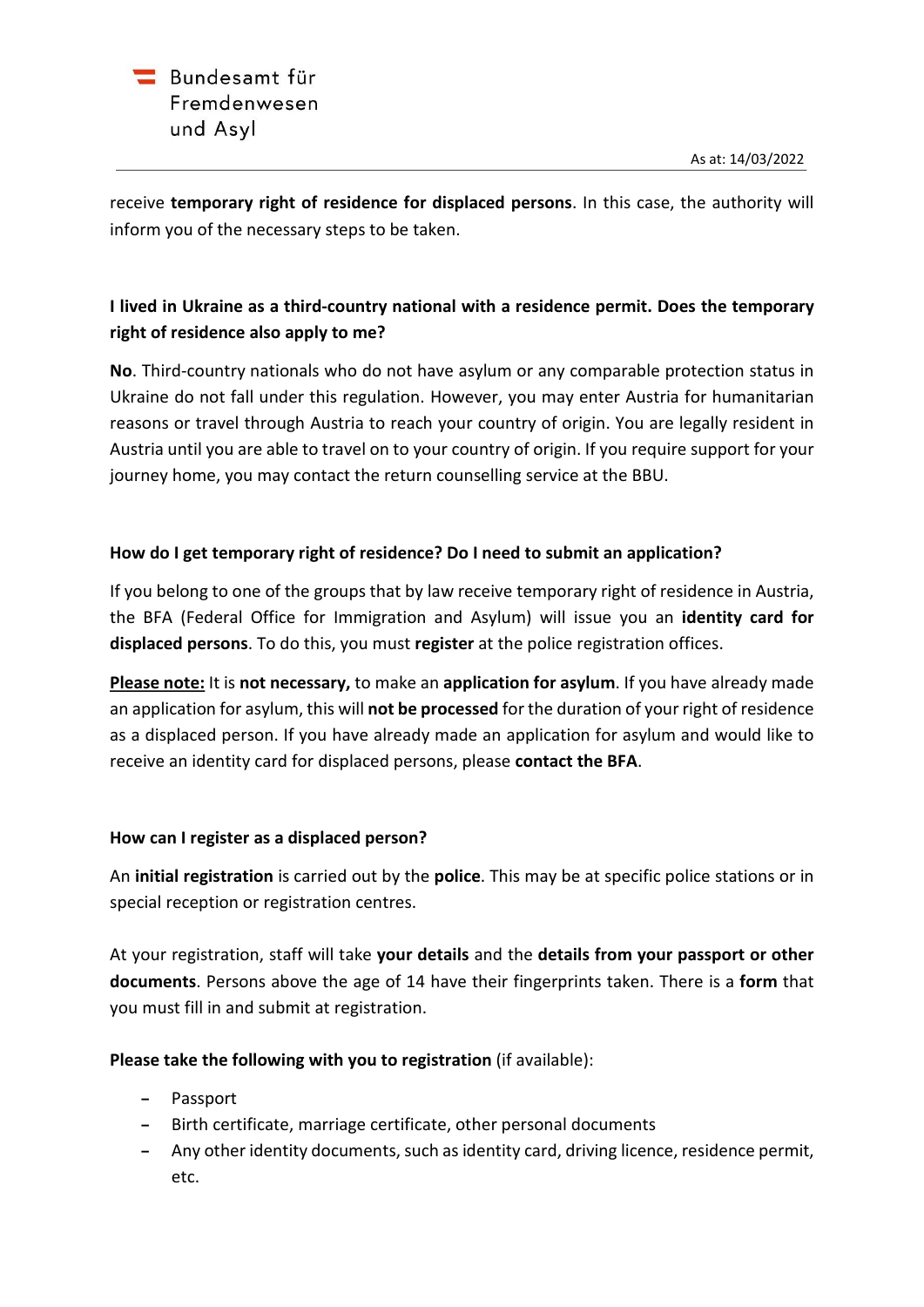#### **What happens after registration? Do I have to contact the BFA?**

**No**. The BFA has access to the data collected by the police.

If **any further information** is **required** from you, the BFA will contact you and invite you to an **interview**, in order to **gather the missing data**. This may be the case if, for example, your passport is not available.

As soon as all your details are complete, the **identity card for displaced persons** will be **sent to your registered address** or to the delivery address provided at registration or to a registered recipient. You do not need to do anything else.

In some cases it may also be necessary to register your **fingerprints again** in order to issue the identity card. This will be carried out by BFA staff. It may also be necessary for you to bring a **passport photo** to the BFA (if the photo from your passport cannot be used).

#### **It was not possible to bring all documents – can I register myself anyway?**

**Yes**. You must certainly register if you fall under the above-mentioned target group. If any more details need to be collected, the BFA will get in touch.

### **Can I travel with the identity card for displaced persons?**

In principle, if you have the **identity card for displaced persons and your passport** you can travel without a visa within the Schengen Area **for 90 days within 180 days.** With a valid identity card for displaced persons, you may enter Austria again at any time.

### **The protection status is valid for one year. What do I do then?**

The temporary protection status is valid until 03/03/2023. After that, it can be extended for a maximum of one year. The protection status may, however, be terminated earlier, if it becomes safe to return to Ukraine. Your right of residence may also prematurely cease to be valid if you **leave Austria for longer than the short term**, i.e. if you move to another country. Furthermore, the right of residence shall cease to be valid if there are **grounds for exclusion**. This applies, for example, to convictions for particularly serious crimes.

#### **What else do I need to consider after registration?**